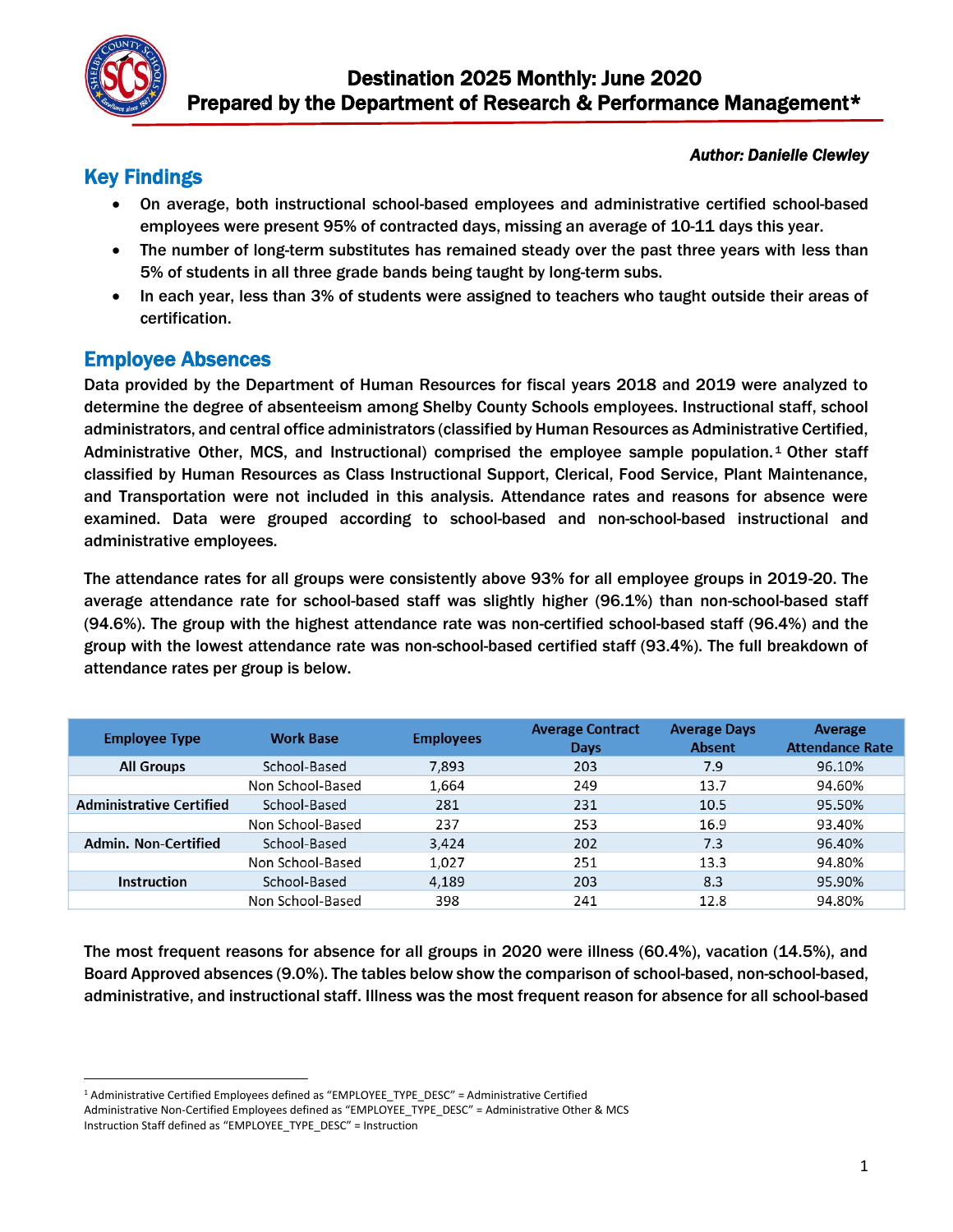

staff (64.9%, 69.2%) and non-school-based instructional staff (49.8%). Vacation was the most frequent reason for absence for non-school-based administrative staff (50.3%).

| <b>All Employees</b>  |            |            | <b>School Based Administrators</b> |            |
|-----------------------|------------|------------|------------------------------------|------------|
| <b>Type</b>           | % of Total |            | <b>Type</b>                        | % of Total |
| <b>Sick</b>           |            | 60.4% Sick |                                    | 64.9%      |
| Vacation              |            |            | 14.5% Vacation                     | 4.4%       |
| <b>Board Approved</b> |            |            | 9.0% Board Approved                | 9.9%       |
| Personal              |            |            | 4.8% Personal                      | 5.9%       |
| Professional          |            |            | 5.4% Professional                  | 6.1%       |
| Unpaid                |            |            | 4.6% Unpaid                        | 7.5%       |

| <b>School Based Instructional Staff</b> |                 | <b>Non-School Based Instr. Staff</b> |            |
|-----------------------------------------|-----------------|--------------------------------------|------------|
| <b>Type</b>                             | % of Total Type |                                      | % of Total |
| Sick                                    | 69.2% Sick      |                                      | 49.8%      |
| Vacation                                |                 | 1.7% Vacation                        | 32.8%      |
| <b>Board Approved</b>                   |                 | 10.8% Board Approved                 | 9.5%       |
| Personal                                |                 | 6.5% Personal                        | 1.4%       |
| Professional                            |                 | 7.2% Professional                    | 3.1%       |
| Unpaid                                  |                 | 3.1% Unpaid                          | 3.0%       |

The following chart shows how many employees may be at risk for absenteeism based on the percentage of sick days taken during the year. The percentage of employees missing contracted days due to illness is notably lower during the 2019-20 school year than the 2018-19 school year.<sup>2</sup> The percentage of schoolbased employees who missed 5% of contracted days due to illness is notably higher than non-school-based employees. The percentage of employees missing 10% of contracted days has remained relatively stable and low for both school-based and non-school-based staff.

| <b>Type</b>         | <b>School Year</b> | % Missed >=5 %<br>of Contracted<br><b>Days</b> | % Missed $>=10%$<br>of Contracted<br><b>Days</b> |
|---------------------|--------------------|------------------------------------------------|--------------------------------------------------|
| <b>School Based</b> | 2018-19            | 18.6%                                          | 3.5%                                             |
|                     | 2019-20            | 11.6%                                          | 2.4%                                             |
| Non-School Based    | 2018-19            | 16.5%                                          | 2.6%                                             |
|                     | 2019-20            | 8.3%                                           | 1.8%                                             |

l

<sup>2</sup> Potentially due to the COVID-19 pandemic and shortened school year.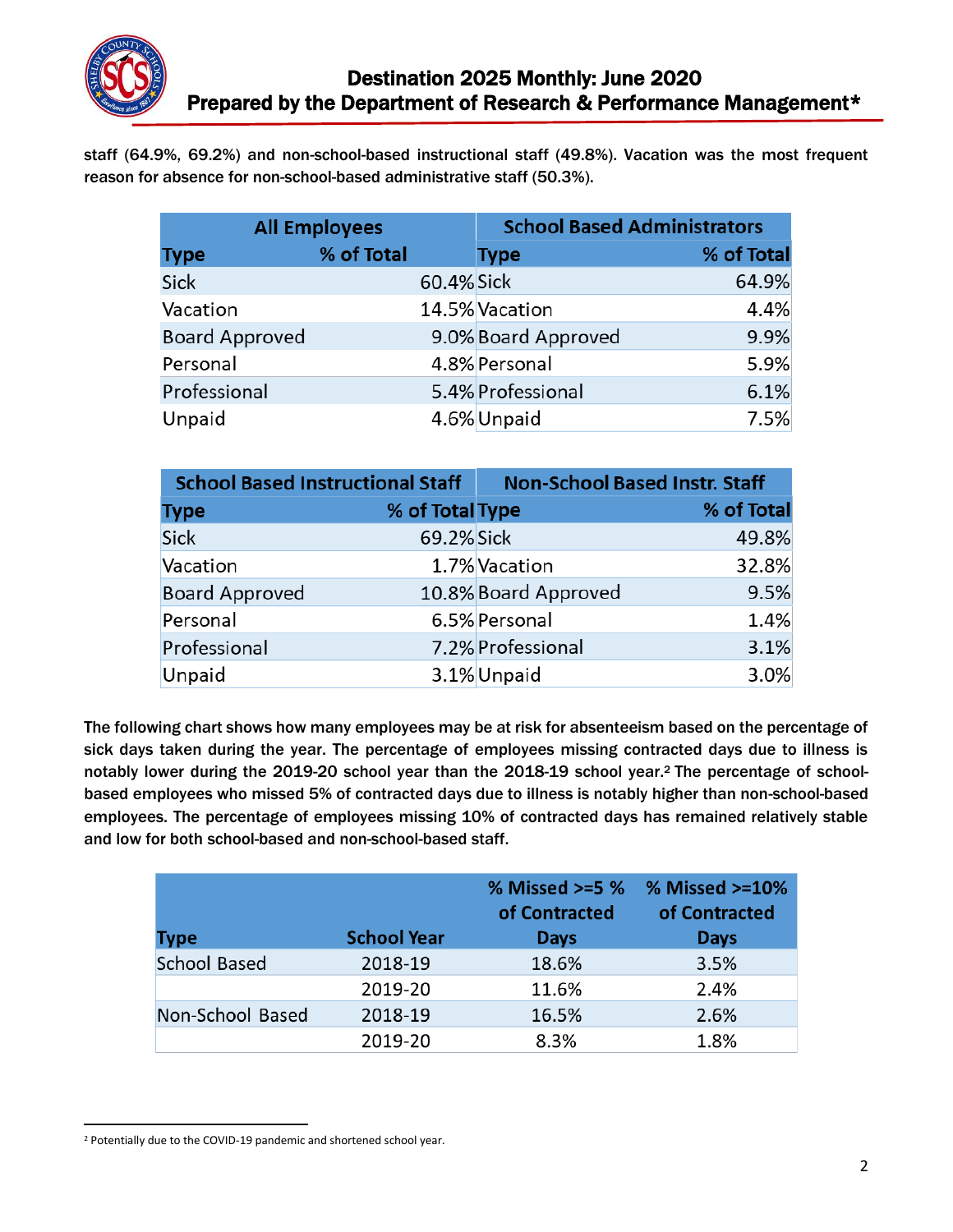

## Long-term Substitutes

Long-term substitute positions for K-12 regular classroom teachers were included in the analysis. Charter schools were excluded because teacher staffing is not managed by the District for these schools. Specialist positions such as librarians and ESL staff were not included since they serve the whole school instead of a subset of students. The number of long-term substitutes remained steady from 2018-19 to 2019-20. The largest increase over the past two years was in middle schools where six additional long-term substitutes taught in 2019-20.<sup>3</sup>

| <b>Grade Band</b> | Year    | Long-Term<br><b>Substitutes</b> | Portion of District Affected by Long Term<br><b>Substitutes</b><br>$\blacksquare$ Middle<br>$\blacksquare$ High<br>$\blacksquare$ Elementary |
|-------------------|---------|---------------------------------|----------------------------------------------------------------------------------------------------------------------------------------------|
| Elementary        | 2017-18 | 53                              |                                                                                                                                              |
| Elementary        | 2018-19 | 49                              | 1812<br>725<br>5%<br><b>Students</b><br><b>Students</b>                                                                                      |
| Elementary        | 2019-20 | 50                              | 4.04%<br>3.73%<br>4%                                                                                                                         |
| Middle            | 2017-18 | 2                               | 581<br><b>Students</b>                                                                                                                       |
| Middle            | 2018-19 | 3                               | 3%<br>2.35%                                                                                                                                  |
| Middle            | 2019-20 | 9                               | 2%                                                                                                                                           |
| High              | 2017-18 | 9                               | 1%                                                                                                                                           |
| High              | 2018-19 | 8                               |                                                                                                                                              |
| High              | 2019-20 | 7                               | 0%                                                                                                                                           |

## Teachers on Waiver

In 2020, less than three percent of students were assigned to teachers who taught outside their areas of certification. Charter schools were excluded from this analysis because teacher staffing is not managed by Shelby County Schools for these schools. Teachers on waiver were assigned most frequently to high schools.<sup>4</sup>

 $0%$ 

| <b>Grade Band</b> | Year    | <b>Teachers on</b><br><b>Waivers</b> |
|-------------------|---------|--------------------------------------|
| Elementary        | 2017-18 | 4                                    |
| Elementary        | 2018-19 | 9                                    |
| Elementary        | 2019-20 | 3                                    |
| Middle            | 2017-18 | 1                                    |
| Middle            | 2018-19 | 3                                    |
| Middle            | 2019-20 | 1                                    |
| High              | 2017-18 | 1                                    |
| High              | 2018-19 |                                      |
| High              | 2019-20 |                                      |



#### $\overline{a}$ <sup>3</sup> Four missing long term substitute student counts

<sup>4</sup> One missing teacher on waiver contract end-date